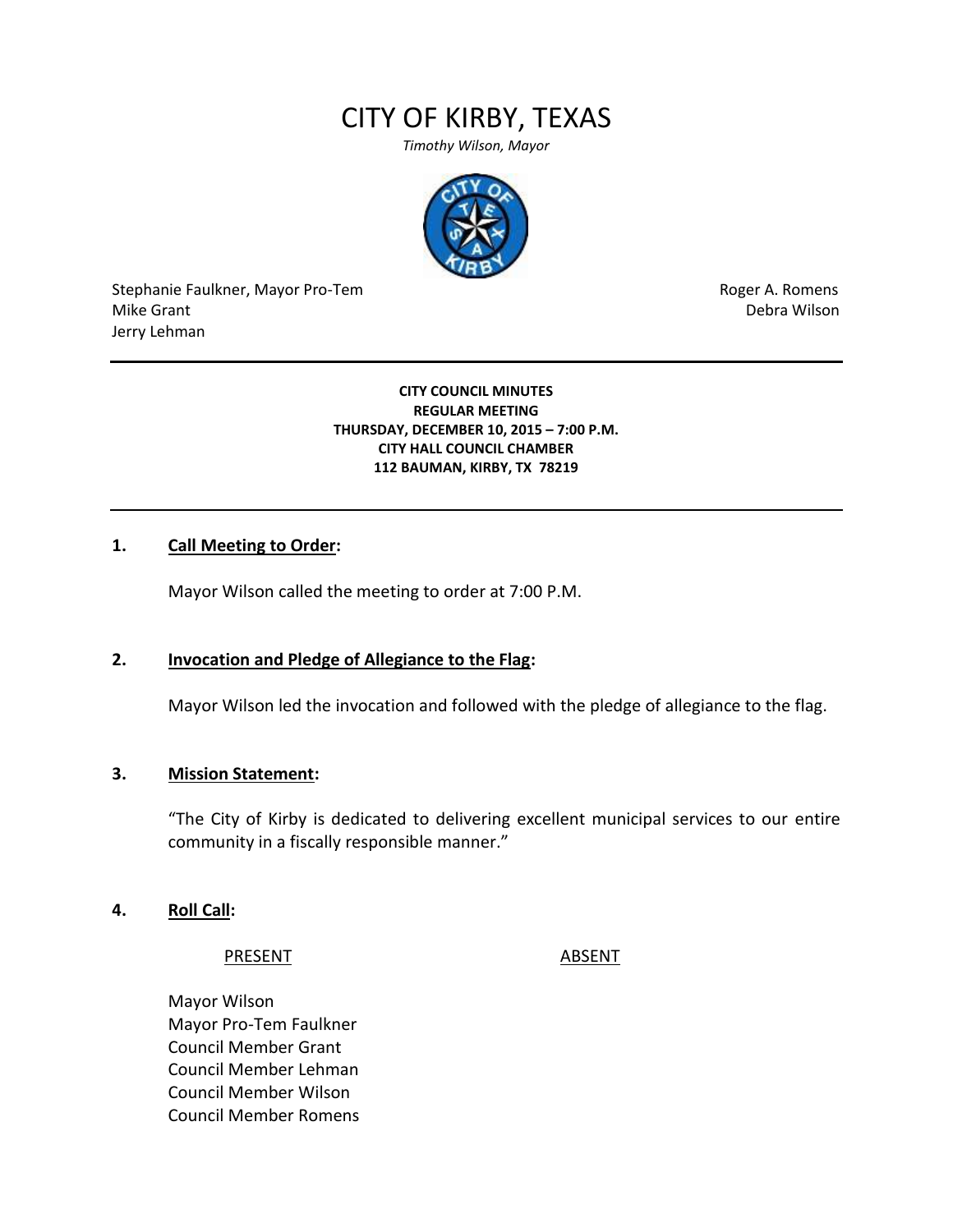#### **5. Citizen Participation:**

1. Lee Anderson, 5002 Wheatland – Spoke regarding chemicals being used to clean the sidewalks on Wheatland and Boatman.

#### **6. Consent Agenda:**

- a. Special Meeting/Workshop Council Minutes March 19, 2015
- b. Regular Council Minutes November 12, 2015
- c. Public Hearing Council Minutes November 19, 2015
- d. Special Council Minutes November 19, 2015

Mayor Pro-Tem Faulkner moved to accept the consent agenda. The motion failed due to the lack of a second.

Council Member Romens suggested removing item 'a.' from the vote and name it separately for those members who were not present for the meeting.

Mayor Pro-Tem Faulkner moved to accept items b., c., and d.; seconded by Council Member Lehman.

The motion carried with 6-0 vote.

Council Member Lehman moved to accept item 'a'; seconded by Mayor Pro-Tem Faulkner.

The motion carried with a 4-2 vote.

AYES – 4 ABSTAIN – 2 (Council Members Grant and Romens)

### **7. Presentation:**

### a. Overview Of Keep Kirby Beautiful – Sam Richardson

Sam Richardson provided the history of Keep Kirby Beautiful, an affiliate of Keep Texas Beautiful. Keep Kirby Beautiful is a community based organization to get the community more involved and take responsibility of their streets and City. Currently we are Category 3 which is for a City with the population between 5,500 to 9,000. Keep Kirby Beautiful is eligible to apply for \$130,000 grant money. Also, they are eligible to apply for the Government Achievement Award which is awarded annually. They also have scholarships for elementary schools. Keep Kirby Beautiful wants to adopt ten acres in Hugo Lentz Park to help the City maintain the area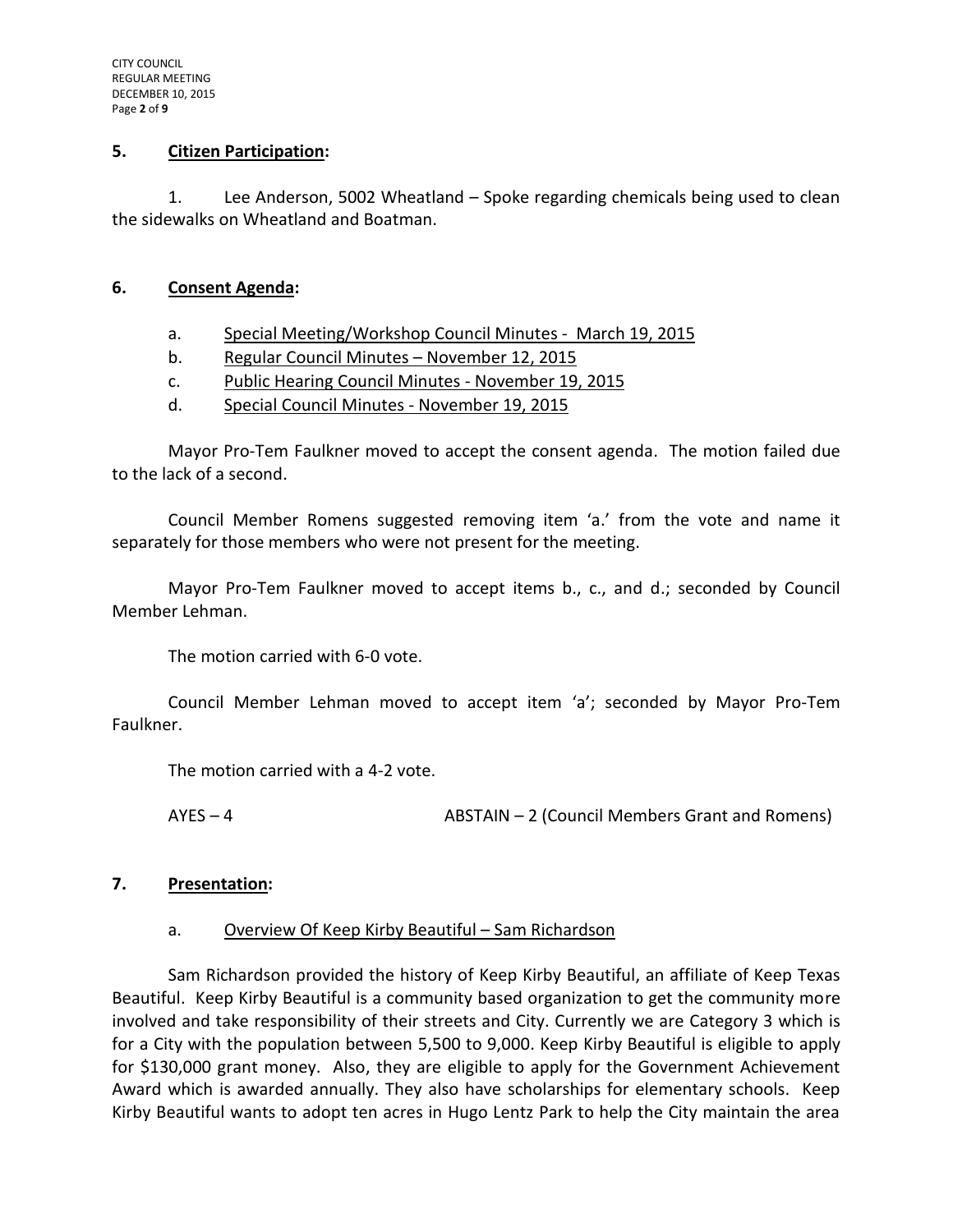and conduct at least ten events every year to get the community involved and coming to the Park.

# **8. Discussion And Possible Action:**

a. Discussion And Possible Action On Filling Vacancy Created By Resignation Of Ernest Spradling Including Consideration Of A Nominee Submitted By Ernest Spradling Pursuant To Section 2.06 (c) Of The City Charter And Consideration Of Other Potential Appointees If Such Nominee Is Not Appointed

Mayor Wilson explained this item is on the agenda to fill the vacancy created by the resignation of Ernest Spradling. With his resignation, he nominated John W. Pierce as his replacement. Mayor Wilson asked John W. Pierce if he would like to address Council. John W. Pierce said he didn't have any comments at this time.

Mayor Pro-Tem Faulkner moved to appoint John W. Pierce to fill the vacant position; seconded by Council Member Grant.

The motion carried with a 6-0 vote.

AYES: 6 NAYES: 0

b. Discussion And Possible Action To Consider Ordinance No. O-2015-775 Designating The Official City Newspaper For Publication of Matters Pertaining To The City Of Kirby. This Is The First Reading.

City Manager Vernon said this item was tabled on November 12, 2015 to allow Council Member Grant enough time to provide his report after his meeting with NE Herald representatives.

Council Member Grant said he arranged distribution of the NE Herald at six locations: Kirby Cleaners, Schertz Bank, City Hall, Senior Center, Kirby Food Mart and SK Food Mart.

Council Member Romens moved to approve Ordinance No. O-2015-775 designating the NE Herald as the official City newspaper for publication of matters pertaining to the City of Kirby; seconded by Council Member Grant.

The motion carried with a 6-0 vote.

AYES: 6 NAYES: 0

c. Discussion And Possible Action To Consider Ordinance No. O-2015-778 Repealing Ordinance No. O-2008-653 And Providing A Declaration Of Purpose; Providing A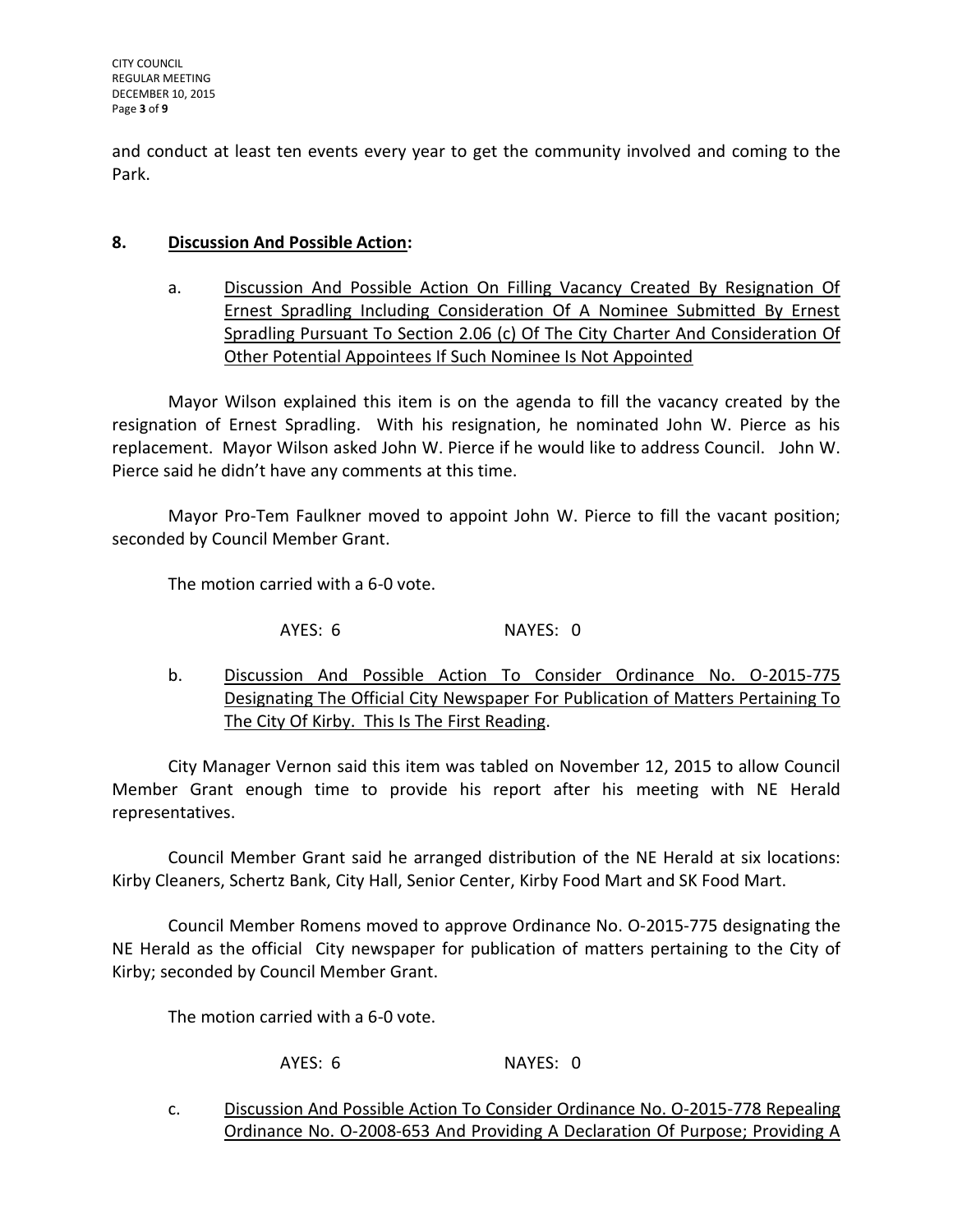Definition Of Garage/Yard/Estate Sales; Providing For A Requirement And Display Of Permit; Establishing A Permit Application Fee; Limiting The Number Of Garage/Yard/Estate Sales; Regulating Signage, Hours Of Operation And Prohibiting The Sale Of Prepared Food; Providing A Civil Remedy And A Penalty For Each Violation Thereof; And Providing For Severability. This Is The First Reading.

Mayor Pro-Tem Faulkner moved to accept Ordinance No. O-2015-778 repealing Ordinance No. O-2008-653 and providing a declaration of purpose; providing a definition of garage/yard/estate sales; providing for a requirement and display of permit; establishing a permit application fee; limiting the number of garage/yard/estate sales; regulating signage, hours of operation and prohibiting the sale of prepared food; providing a civil remedy and a penalty for each violation thereof; and providing for severability.

The motion carried with a 5-1 vote.

AYES: 5 NAYES: 1 (Council Member Lehman)

d. Discussion And Possible Action To Consider Ordinance No. O-2015- 779 Of The City Of Kirby, Texas Amending Sections 93.04 And 93.05 Of The City's Code Of Ordinances Relating To Adoption Of The International Fire Code, 2015 Edition, And Local Amendments Thereto, And Establishing A Penalty Of A Fine Of Not Less Than \$500 Nor More Than \$2,000 For Violations With Each Day A Violation Occurs Constituting A Separate Offense. This Is The First Reading.

Mayor Pro-Tem Faulkner identified the recommended changes the Ordinance Review Committee addressed at their last meeting. Kevin Riedel, Fire Chief, attended the meeting and provided the following recommendations for changes to Chapter 93:

Change the Edition of the International Code from 2006 to 2015.

Sec. 103.2. 1. The Fire Code Official for the City of Kirby shall be the Fire Chief/Fire Marshal. (Include Fire Chief)

903.2.10.6 Buildings over  $\frac{40,000}{12,000}$ sq. ft. An automatic sprinkler system shall be installed throughout all new buildings with a building area over  $\frac{40,000}{12,000}$  sq. ft.

905.3.8 905.3.3 Building Area. In buildings exceeding 10,000 square feet in area per story, Class I automatic wet or manual wet standpipes shall be provided where any portion of the building's interior area is more than 200 feet of travel, vertically and horizontally, from the nearest point of fire department vehicle access.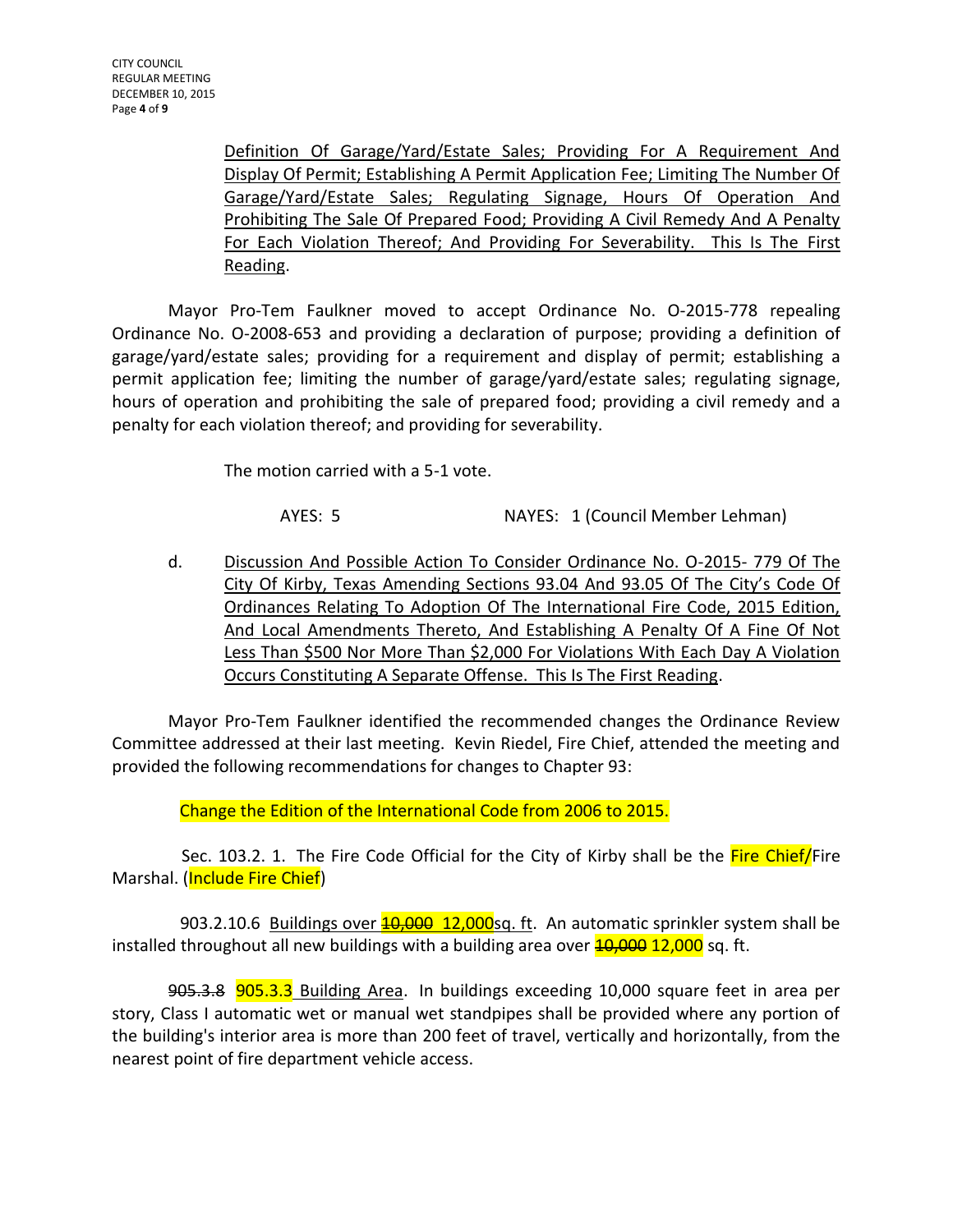1020.1. $\overline{7}$  Smoke proof Enclosures. In buildings required to comply with Section 403 or 405, each of the exits of a building that serves stories where any floor surface is located more than 55 feet above the lowest level of fire.

Section 2204 2304 is amended to read as follows:

2204.3 2304.3 Unattended Self-service Motor Fuel-dispensing Facilities. Unattended self-service motor fuel-dispensing facilities shall comply with Sections 2204.3.1 through 2204.3.13.

2204.3.9 All fire suppression systems shall be installed, and maintained by companies and persons holding the required certificates of competency and registrations issued by the State Fire Marshal's Office.

Mayor Pro-Tem Faulkner moved to approve Ordinance No. O-2015- 779 Of The City Of Kirby, Texas amending Sections 93.04 and 93.05 of the City's Code of Ordinances relating to adoption of the International Fire Code, 2015 Edition, and local amendments thereto, and establishing a penalty of a fine of not less than \$500 nor more than \$2,000 for violations with each day a violation occurs constituting a separate offense; seconded by Council Member Lehman.

The motion carried with a 6-0 vote.

AYES: 6 NAYES: 0

# e. Discussion And Possible Action Regarding Adoption Of Hugo Lentz Park By Keep Kirby Beautiful

City Manager Vernon stated Keep Kirby Beautiful is asking to adopt ten acres in Hugo Lentz Park. They will have to be specific when they submit their request for what they want and come back to Council.

Discussion included applicants would bring applications to City Council for review and approval and staff was asked to create a form for adoption of the streets, roads, or certain areas, that would be presented to Council.

Mayor Pro-Tem Faulkner moved that staff create a form for the adoption of parks, roadways, etc. for organizations in the City; seconded by Council Member Romens.

The motion carried with a 6-0 vote.

AYES: 6 NAYES: 0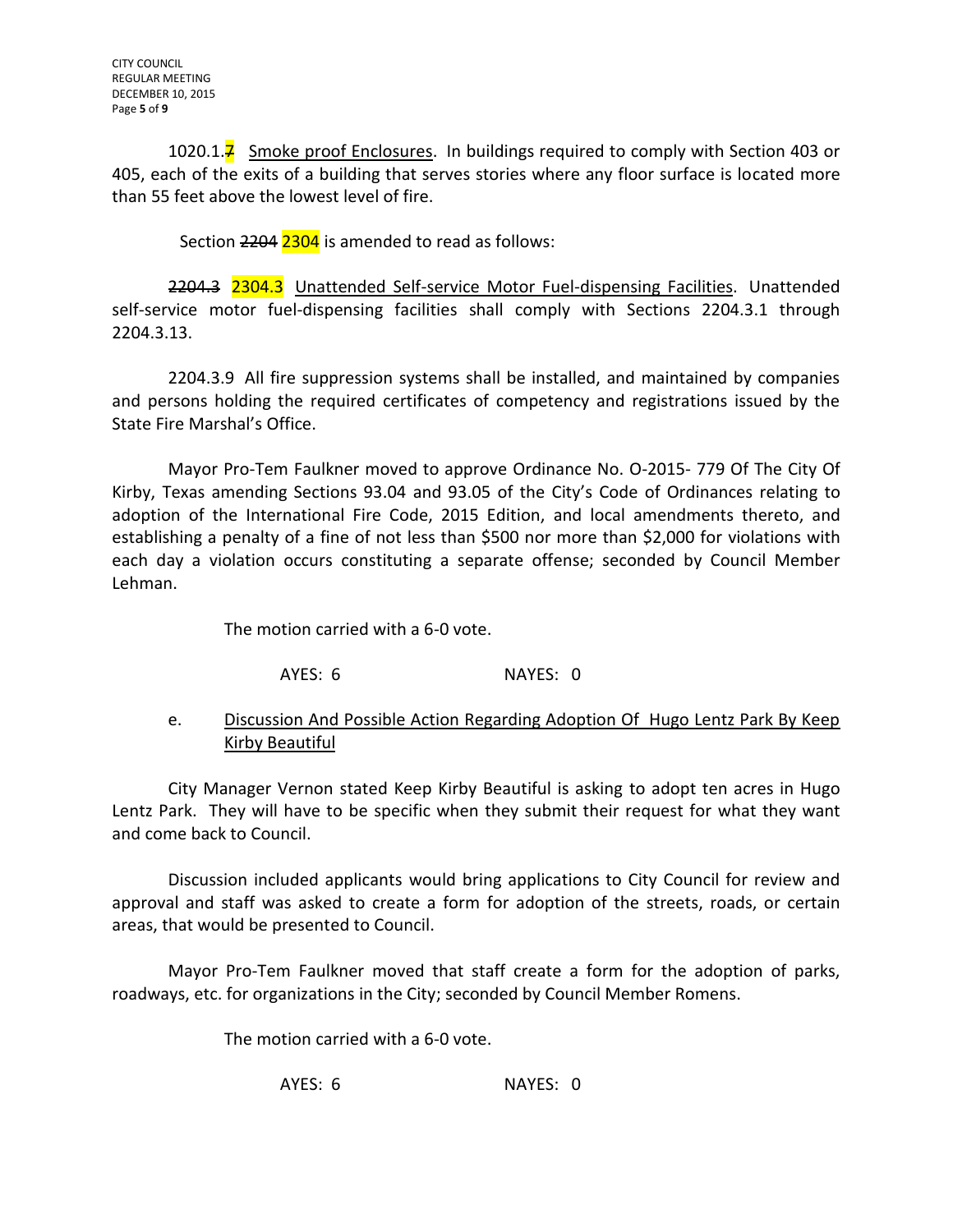# f. Discussion Regarding Recommended Changes To Chapter 132 "Restrictions For Sex Offenders" Of Title XIII Of The Code Of Ordinances

Kevin Bois, Police Chief, said he was asked a question about registered sex offenders attending City events with children present. Currently, our ordinance addresses location and not events. The recommended changes submitted to the Ordinance Review Committee are as follows:

132.01 DEFINITIONS.

CHILD, CHILDREN, or MINOR (added CHILDREN)

VIDEO ARCADE FACILITY.

- (1) Is open to public, including persons who are **younger than 17 years of age**; (changed from 17 years of age or younger)
- (

YOUTH CENTER.

(1) Is intended primarily for use by persons who are **younger than 17 years of age**; (changed from 17 years of age or younger)

EVENT. A social occasion or activity that

- (1) Is intended primarily for persons who are 17 years of age or younger; or
- (2) Any gathering that by its very nature would tend to attract children.

(EVENT is a new section to the ordinance.)

132.02 OFFENSES.

(C) end of sentence... younger than 17 years of age. (changed from 17 years of age or younger)

(D) it is unlawful for a sex offender to attend a CITY sponsored event that is intended primarily for persons who are younger than 17 years of age or any other gathering that by its very nature would tend to attract children. (This is a new section.)

(E) It is unlawful for a sex offender to attend ANY PRIVATELY sponsored event

Mayor Wilson suggested change "primary" to "that may attract."

Council asked that the changes be referred to Marc Schnall, City Attorney.

g. Discussion And Possible Action To Accept Resolution No. R-2015-664 Casting Votes For Candidate(S) For Bexar Appraisal District Board Of Directors For The 2016-2017 Terms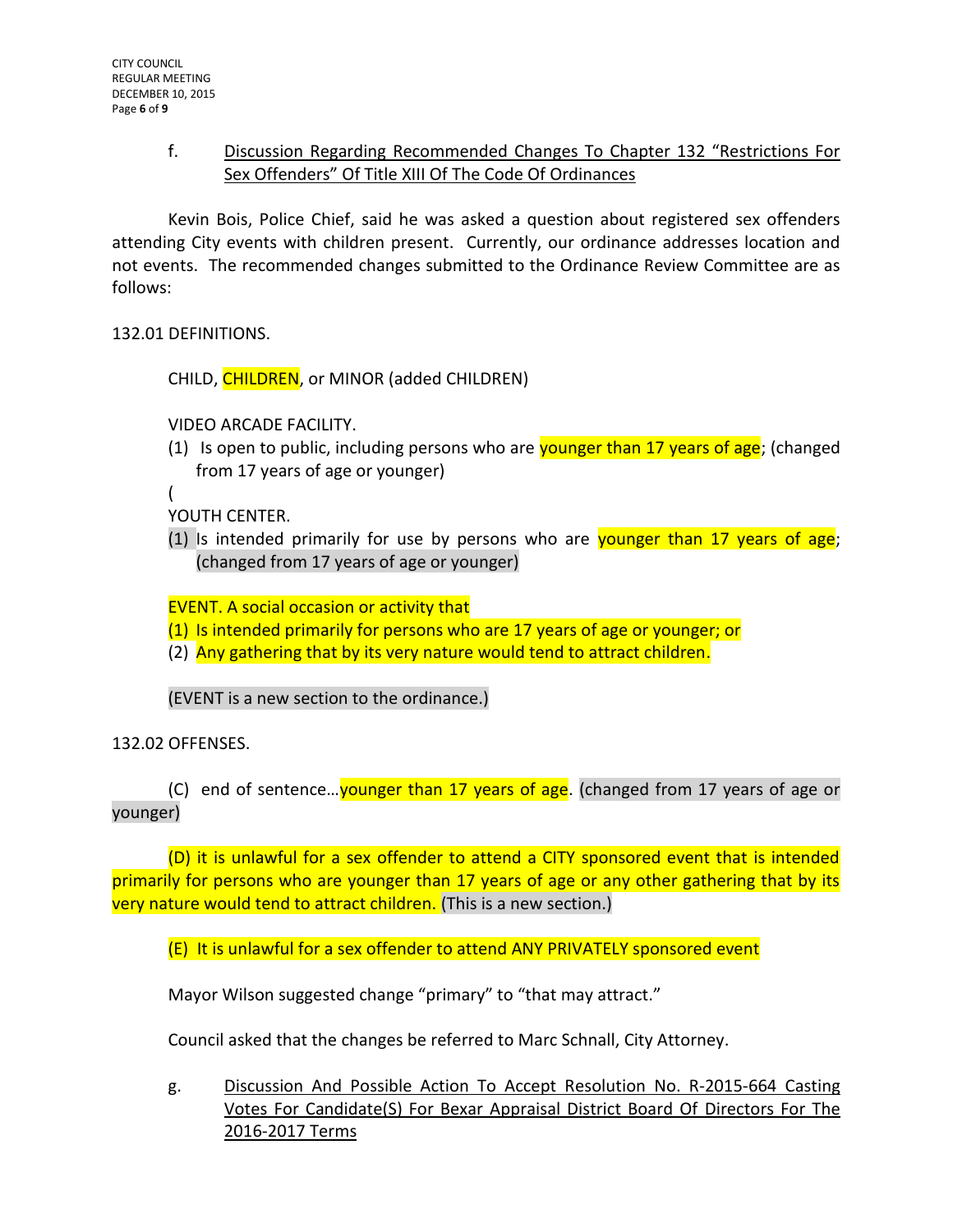After discussion, Mayor Pro-Tem Faulkner moved to cast two votes for Sergio Rodriquez and one vote for Yvonne Cats; seconded by Council Member Grant.

The motion carried with a 6-0 vote.

AYES: 6 NAYES: 0

# h. Discussion And Possible Action To Appoint A Member To The Beautification And Recycle Committee To Terms Expiring October 2016

Sam Richardson, Vice-Chairperson Beautification and Recycle Committee, introduced Blanche Felan, applicant for the Committee.

Council Member Grant moved to appoint Blanche Felan to the Beautification and Recycle Committee to fill a vacancy to a term expiring October 2016; seconded by Council Member Lehman.

The motion carried with a 6-0 vote.

AYES: 6 NAYES: 0

# **9. Council Updates:**

- a. Planning & Zoning
- b. Buildings & Standards
- c. Crime Control
- d. Beautification & Recycling
- e. Parks & Recreation
- f. Economic Development
- g. Ordinance Review

a. Council Member Romens – The next meeting is the second Tuesday in January.

b. Council Member Lehman – Waiting for the next meeting to be scheduled. All the committees should be invited to the January  $23^{rd}$  workshop to provide their input into City goals.

c. Chief Bois – All their events were ready to take place.

d. Sam Richardson –The last clean-up was at Friendship Park and the next clean-up will be December 19 on Kirby Drive, 9:00 A.M. - 11:00 A.M. Extended his appreciation for everyone's support.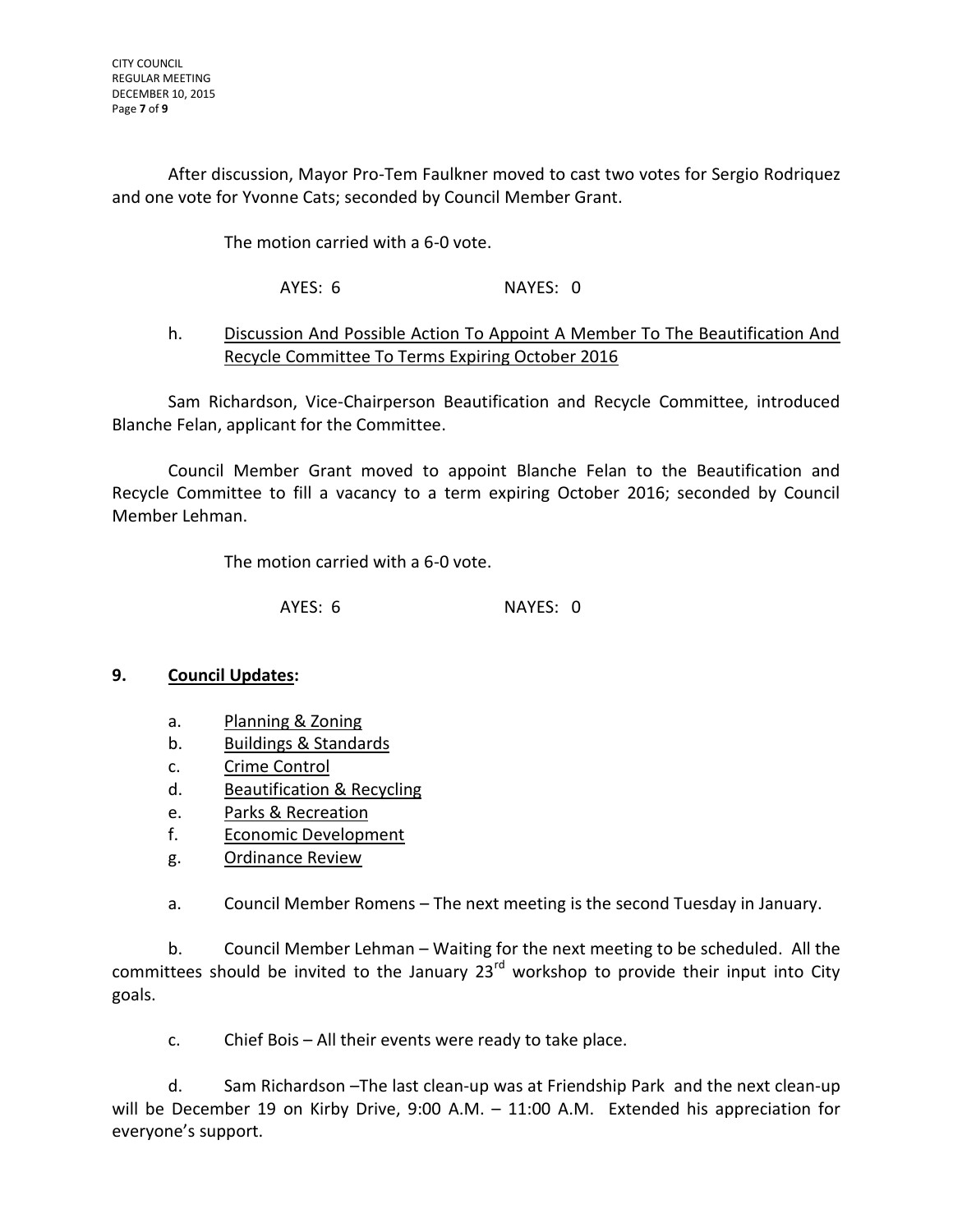e. There were not any comments.

f. Mayor Wilson – Alamo Workforce gave an excellent presentation at the Senior Center. We need to find a solution to get businesses involved and a new strategy to improve economic development.

g. Mayor Pro-Tem Faulkner – The next meeting will be conducted at John Sterling Building on December 16 at 6:00 P.M.

# **10. Requests and Announcements:**

# a. Requests By Mayor And Council Members For Items To Be Placed On Future City Council Agendas And Announcements On City Events/Community Interests

Council Member Romens – Looking forward to the January 23, 2016 workshop.

Mayor Pro-Tem Faulkner – Asked for an update on the warrant offer position. Do we have an update from VIA. City Manager Vernon said VIA reported the last two easements were not acquired, so they moved forward without them. The improvements will begin at the beginning of the new year.

Council Member Lehman – Last Friday the Senior Center hosted a breakfast for the Economic Development Committee. Alamo Workforce gave a fabulous presentation. Thanked the Senior Center for hosting.

Council Member Grant – Asked if we can look at new chairs.

Council Member Romens – Requested an update on the Hike and Bike Trail.

Mayor Wilson – January agenda start with MPO projects and VIA update. If you have a concern you want Judson ISD to address, contact the School Board. Will meet with Republic Services and bring proposed contract to Council. Monique Vernon represented the City at the NE Partnership casting our vote in support of the Lone Star Rail project. Congratulations to Mr. Pierce. Mayor Wilson stressed customer service be enhanced for our residents.

### **11. Adjournment:**

The Council meeting adjourned at 7:55 P.M.